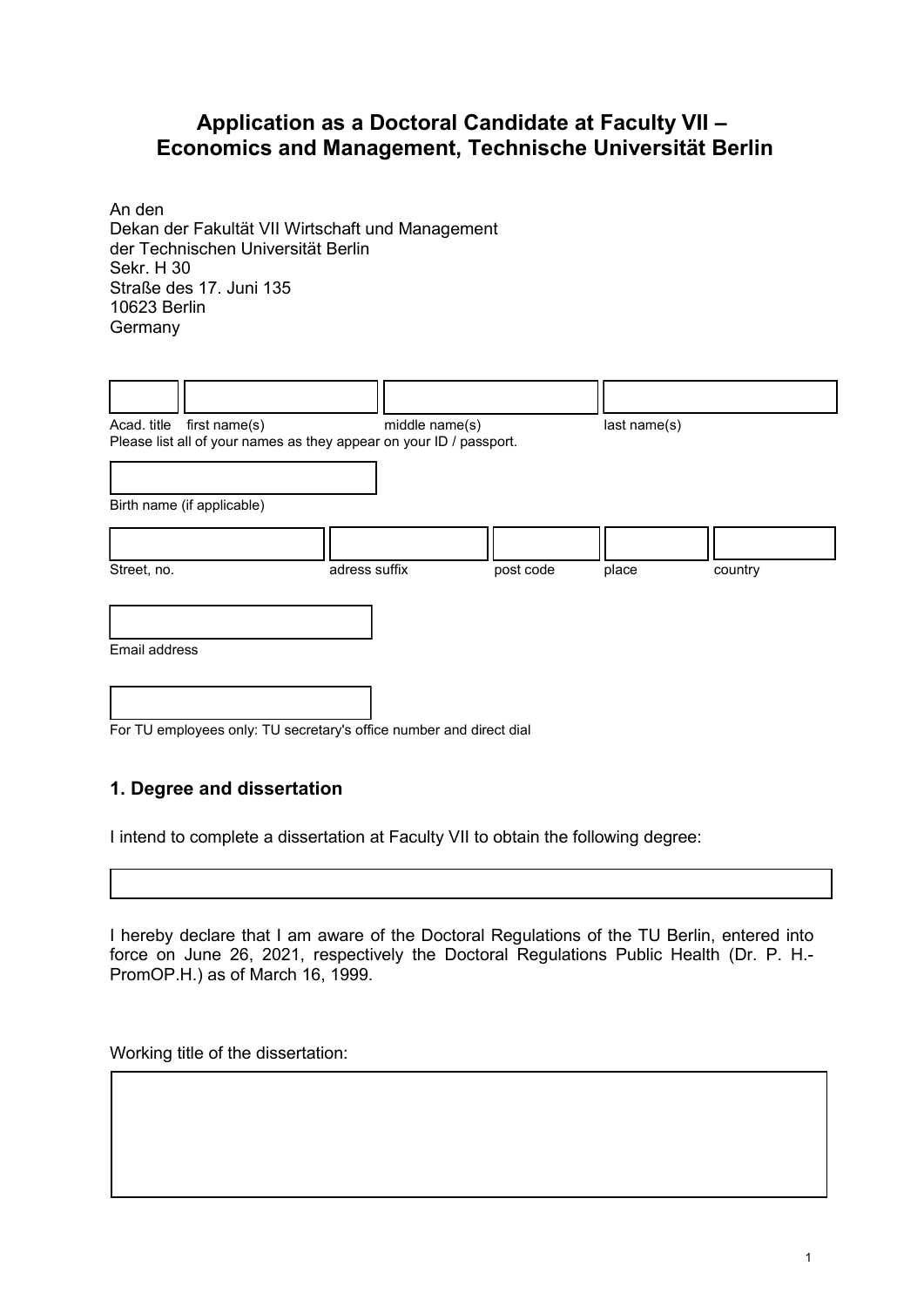## **2. Supervision**

The dissertation will be supervised by:

Acad. title, first name, last name

\_\_\_\_\_\_\_\_\_\_\_\_\_\_\_\_\_\_\_\_\_\_\_\_\_\_\_\_\_\_\_\_\_\_\_\_\_\_ Date, signature of the supervisor

#### **3. Language of the dissertation**

I intend to write the dissertation in the following language:

Please name the language and state your reasons if the language is not German or English:

#### **4. University studies**

I have completed the following university degrees (starting with the highest degree):

| Course:      |  |
|--------------|--|
| Minor:       |  |
| Degree:      |  |
| Institution: |  |
|              |  |
| Course:      |  |
| Minor:       |  |
| Degree:      |  |
| Institution: |  |

### **5. Signature**

\_\_\_\_\_\_\_\_\_\_\_\_\_\_\_\_\_\_\_\_\_\_\_\_\_\_\_\_\_\_\_\_\_\_\_\_\_\_ Date, signature of the applicant